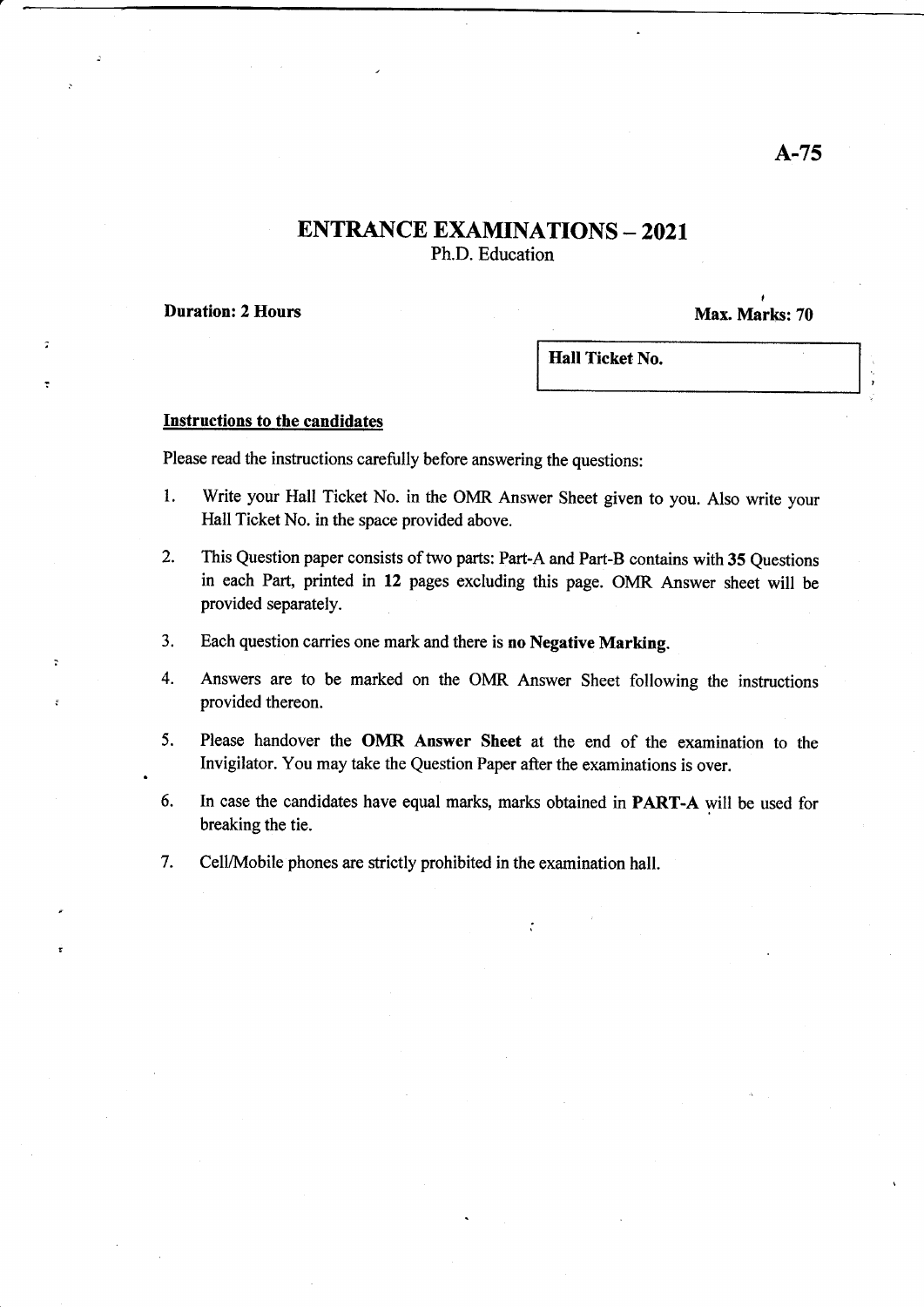# A-qf

#### Section A

l. Since education is a behavioral science, the concern of educational researsh is to understand and to some degree predict and control the

- A. Human Behavior
- B. Human Nature
- C. Human Motivation
- D. Human relationship

2. While aim of fundamental research is contribution to the existing body of knowledge, it mainly involves with the:

- A. Development of doctrine
- B. Development of Research Designs
- C. Development of Educational methods
- D. Development of theory

3. A type of research that can be set within a specific context or a classroom situation and can be carried out by a teacher is called as:

- A. Basic research
- B. Educational research
- C. Applied research
- D. Action research

4. ................are properties or characteristics of some event, object, orperson that can take on different values:

- A. Variables
- B. Statistics
- C. Parameters
- . D. Constants

5. The coqiectural statement about the relationship between variables is

- A. Objective
- B. Design
- C. Hypothesis
- D. Theory

6. Levels of significance and percentages of error are

- A. Conversely related
- B. Not related
- C. Inversely related
- D. Proportionately related

7. Listing of all members of the population is called as.............. ... ..

L

- A. Sampling Unit
- B. Sampling Bias
- C. Sampling Error
- D. Sampling Frame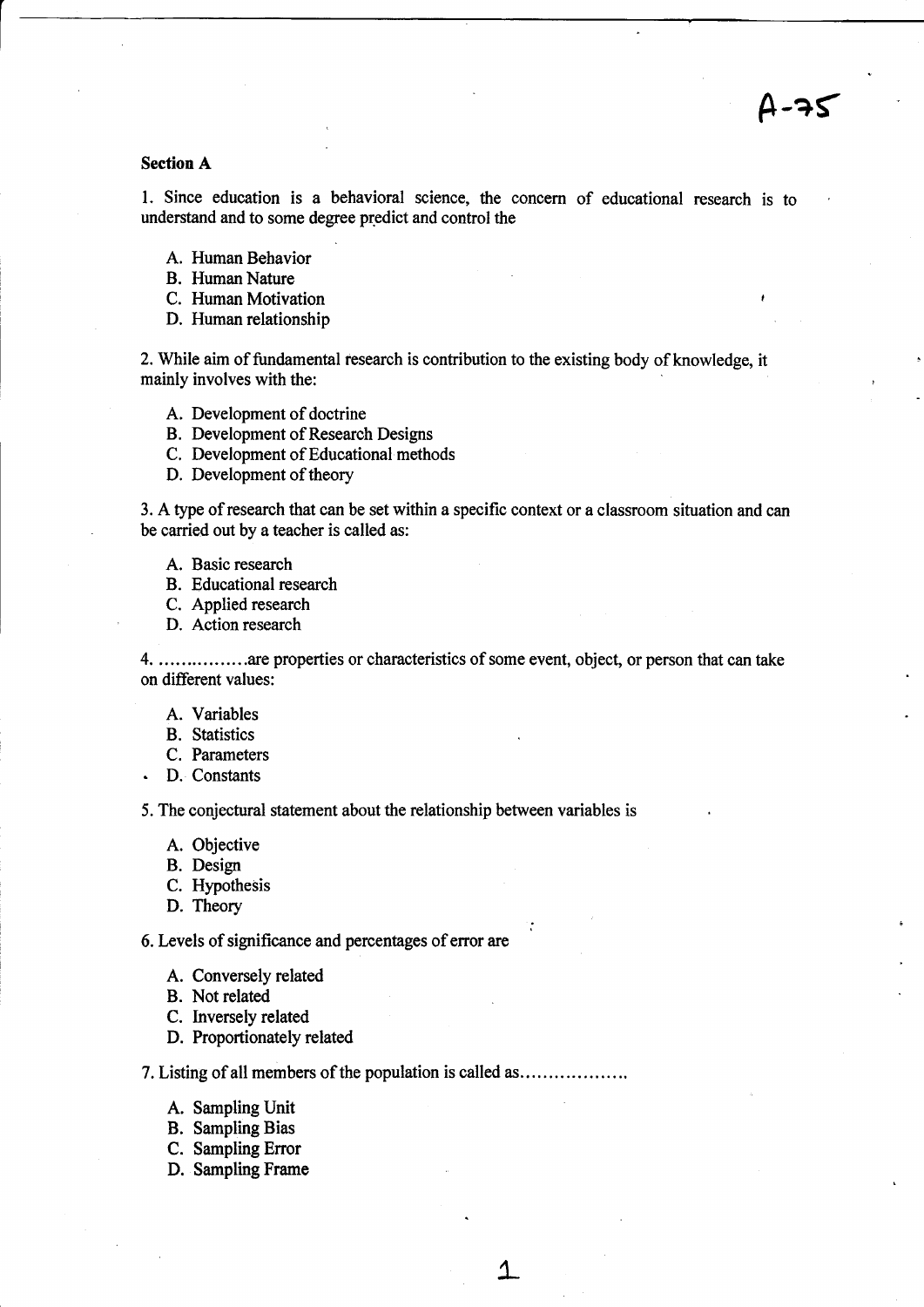$4 - 75$ 

8. One of the following is NOT an example of non-probability sampling. Choose from below

- A. Purposive Sampling
- B. Random Sampling
- C. Quota Sampling
- D. Snowball Sampling

9. The test which rejects the null hypothesis if the sample mean is significantly higher or lower than the hypothesized value of the mean of the population is

A. Two-tailed test

B. Mann-Whitney test

C. One-tailed test

D. Chi Square test

10. Basing general conclusions upon specific facts gathered through direct observations is

- A. Deductive reasoning
- B. Syllogism
- C. Educational research
- D. Inductive reasoning

11. Causal-comparative studies which attempt to identify cause-effect relationships also known as:

- A. Prediction Studies
- B. Ex post facto research
- C. Relationship Studies

D. Analytical Merhod

12. The four vital characteristics of an experimental research are Cool, Manipulation, Observation, and

A. Reciprocation<br>B. Reproduction

C. Replication

D. Rejection

13. A type II error is committed when researcher:

A. Accepts null hypothesis when it is true.

B. Rejects null hypothesis when it is true.

- C. Accepts null hypothesis when it is false.
- D. Rejects null hypothesis when it is false.

14. The vital aspect that differentiates probability and non-probability sampling techniques is: A. Size of the sample

B. Randomness in the selection of units

C. Nature of the population sampled

D. Representativeness of the sample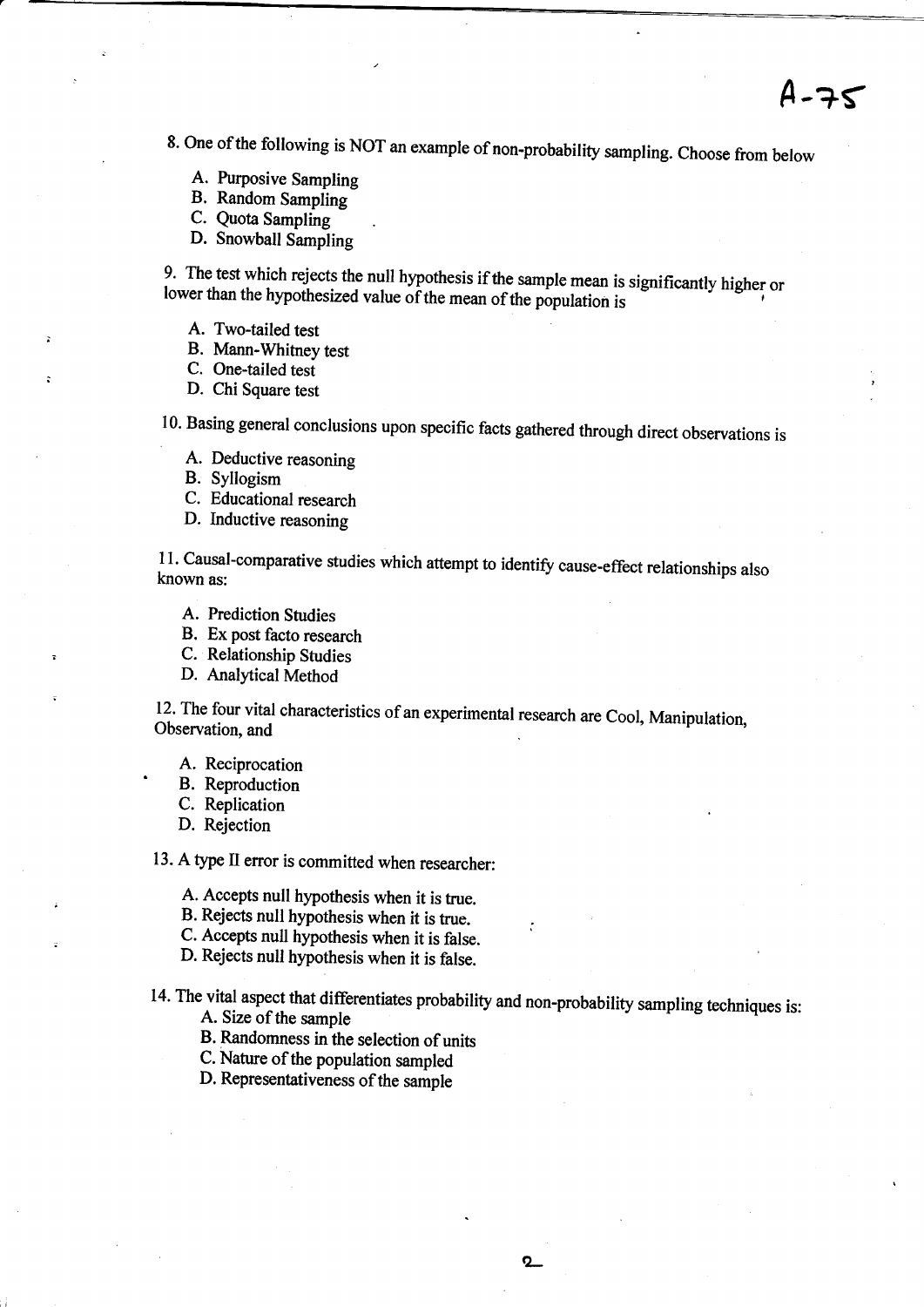$-75$ 

- 15. One of the following cannot have a negative value
	- A. Product moment correlation
	- B. Partial correlation
	- C. Multiple correlations
	- D. Rank difference correlation

16. As the sample size increases, the shape of the distribution becomes:

- A. More wider
- B. More Skewed
- C. More Normal
- D. More flatter

17. The formula N-l is used to calculate:

- A. Df
- B. SD
- C. Median
- D. Correlation

18. ANOVA is mainly used when need to compare ..of the several populations.

- A. Median
- B. Means
- C. SD
- D. Mode

19. What is calculated using the ANOVA?

- A. F-Ratio
- B. Z-Score
- C. T-Value
- . D. t-Ratio

20. Factorial experiments include:

- A. One dependent variable
- B. One independent variable
- C. Two or more independent variable
- D. Two or more dependent variable

21. How many levels do the second independent variabie has in a 3X4X5 factorial design:

- A.3
- 8.4
- c.5
- D.2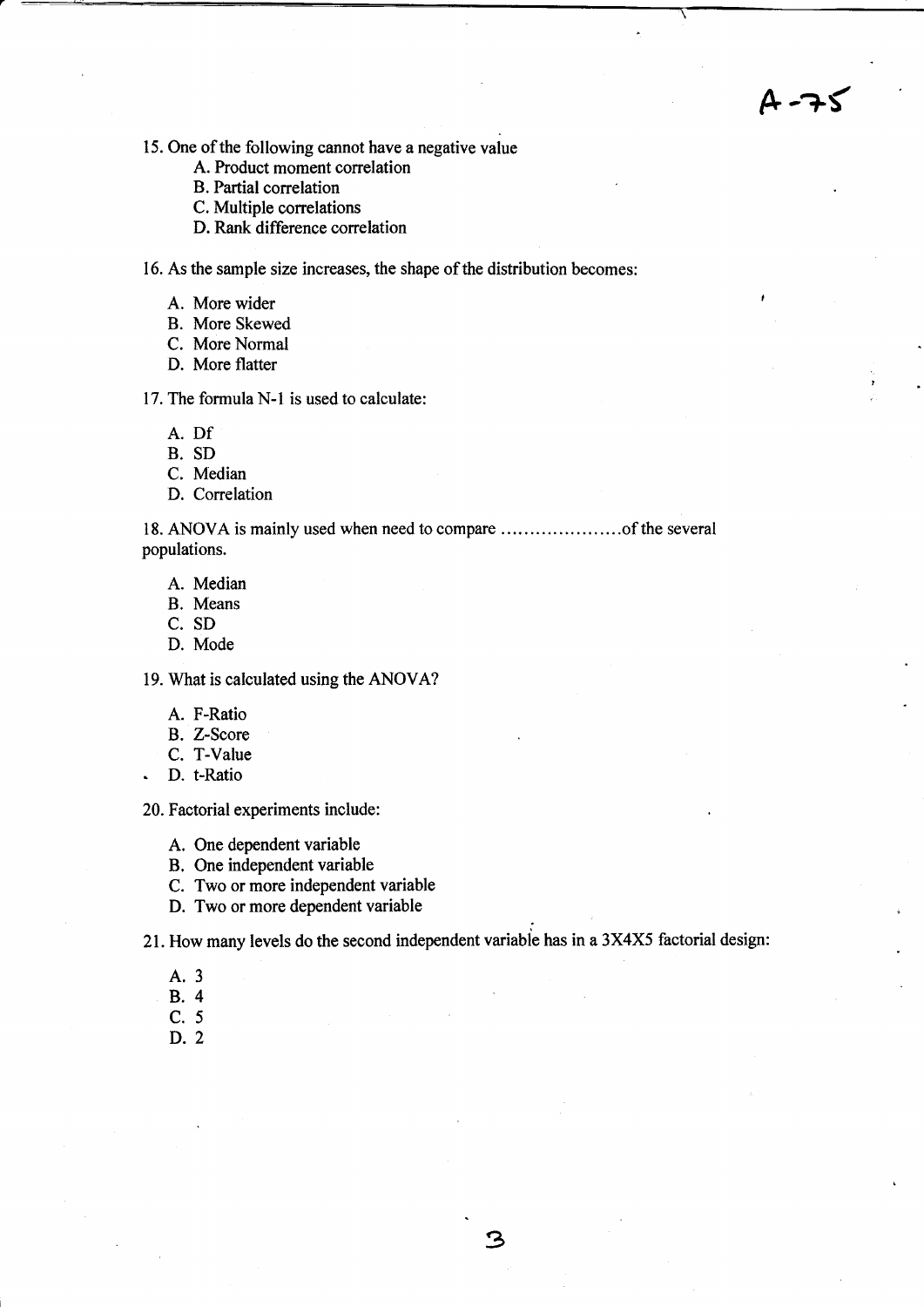22. In ANOVA, the number of covariate (s) may be:

- A. Any Number
- B. Two
- C. Three
- D. Four

23. One may NOT go for calculation of correlation when the relationship between X and Y is:

- A. Positive **Internal and Security** 1986.
- B. Negative
- C. Linear
- D. Curvilinear

24. The test which is also known as 'goodness of fit' is:

- A. Student's t-test
- B. Chi-square test
- C. ANOVA
- D. ANCOVA

25. The usual sequence of steps in an action research design is as follows

- A. Reflect, observe, plan, act
- B. Plan, act, observe, reflect
- C. Plan, reflect, observe, act
- D. Act, observe, plan, and reflect

26. One of the following tools need NOT be standardized

- A. Scale
- B. Test
- C. Observation schedule'
- D. Inventory

27.The stock register as one of the source of data is a type of,

- A. Scale
- B. Inventory
- C. Questionnaire
- D. Schedule

28. One of the following may NOT be essential part of historical research

 $\mathfrak{c}_{\mathfrak{c}}$ 

- A. Research Problem
- B. Objective
- C. Data
- D. Hypothesis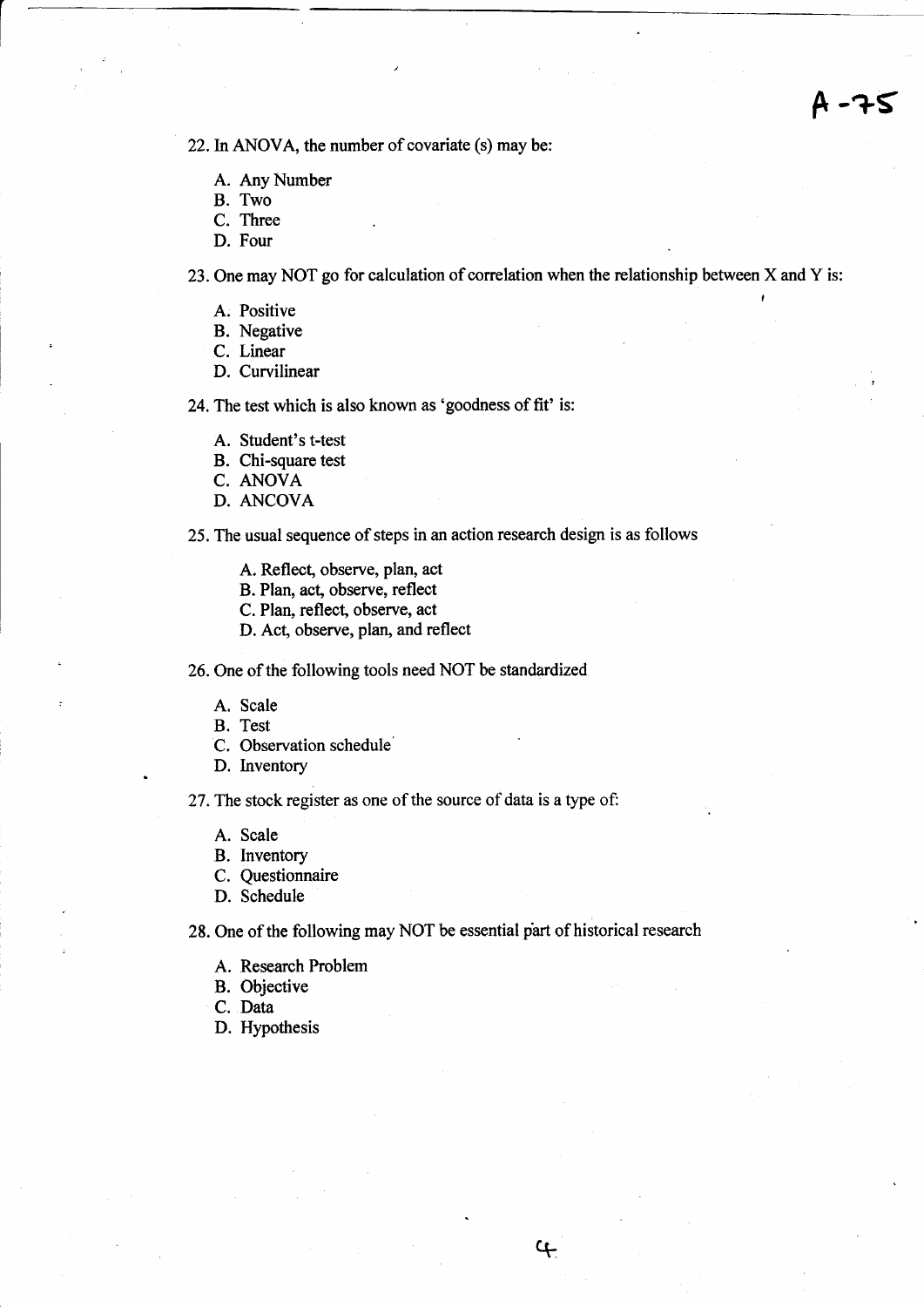F-?s

29.In experimental research, the manipulated variable is known as:

- A. Intervening Variable
- B. Independent Variable
- C. Dependent Variable
- D. Moderating Variable

30. A statistic is a characteristic of a sample, whereas a parameter is a characteristic of <sup>a</sup>

- A. Population
- B. Variable
- C. Data
- D. Parametric tests

31. Sampling distribution of ..................refers to the probability distribution of all the possible means of random samples of a given size taken from a population.

- A. Mean
- B. Proportion
- C. 't'distribution
- D. 'f' distribution

32. In a .........................the respondent by providing information tends unconsciously to project his own feelings

- A. Interview
- B. Focus group discussion
- C. Observation technique
- D. Projective technique

33. Copying someone else's work without proper consent of the author of the original work is

- A. Academic dishonesty
- B. Academic fraud
- C. Deplagiarism
	- D. Plagiarism

34. APA is the style of documentation of sources used by

- A. the Association of Psychologists of America
- B. the American Psychological Association
- C. the American Philosophical Association
- D. the American Psychological Advancements

35. Sociometry a qualitative method for measuring social relationships is developed byi

b

- A. Jacob L. Moreno
- B. Carl Jung
- C. Jean Piaget
- D. Abraham Maslow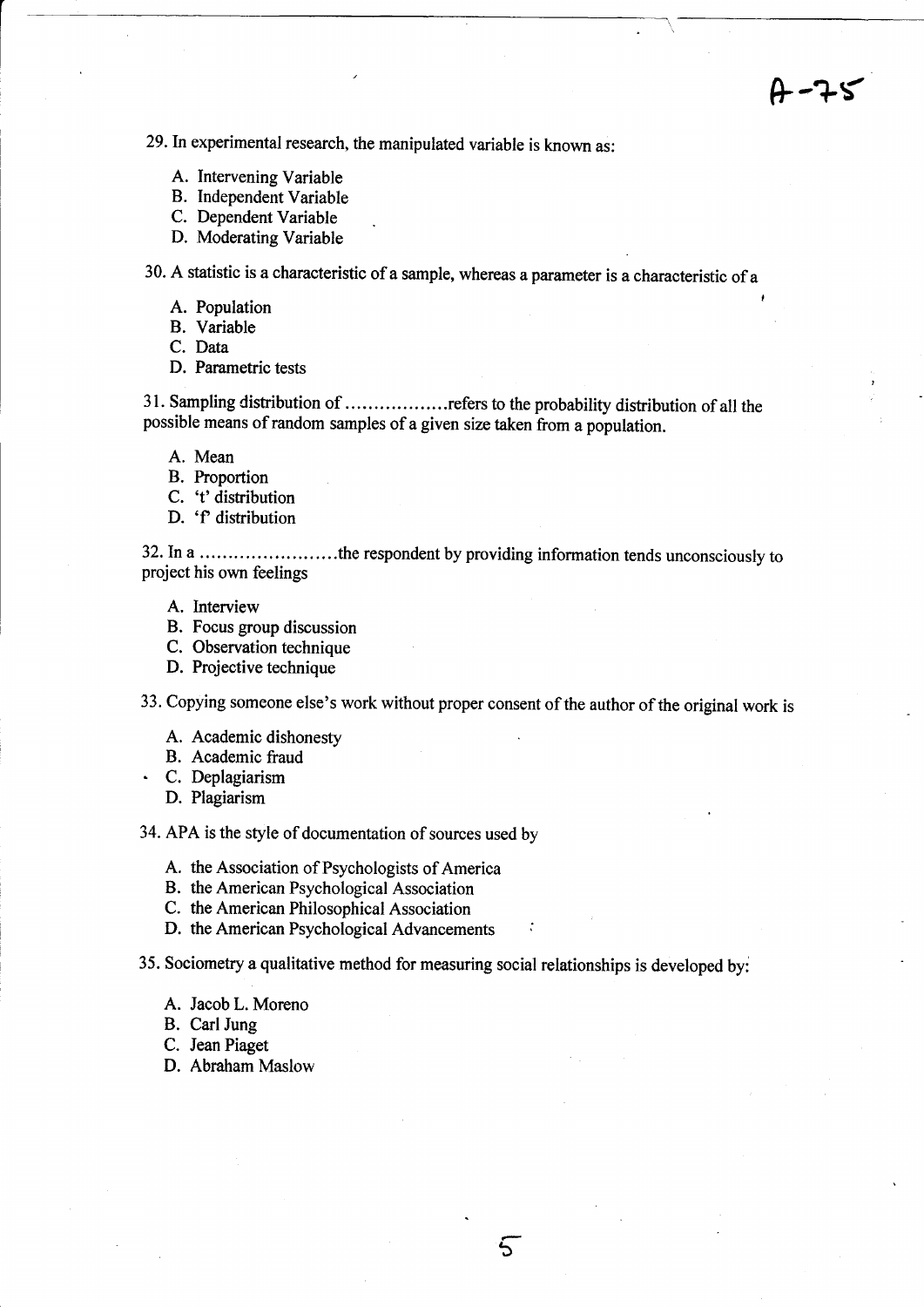#### Section B

36. Formal operational stage' of cognitive development in Paget's view will correspond to which stage of education in India?

- A. Primary education
- B. Elementary education
- C. Secondary education
- D. Higher education

37. A trainer so designs the training procedure that in the presence of cue, negative reinforcement is made contingent on making of a response by the trainee. The operant conditioning procedure so used is called by the nam reinforcement is made contingent on making of a response by the trainee. The operant

- A. Escape training
- B. Punishment training
- C. Discriminated punishment training
- D. Active-avoidance taining
- 38. One of the following pairs is INCORRECT?
	- A. Carl Rogers- Person-Centered Theory
	- B. Abraham Maslow- Hierarchy of needs
	- C. Bandura- Social Cognitive Theory
	- D. Gordon Allport Type Theory of personality

39. Assertion (A): Motivation is a necessary factor in learning but in itself it is not suflicient for leaming to occur.

Reason (R): Performance on a task depends on one's ability and motivation. Select the correct alternative from the following to indicate your answer.

- 
- A. Both (A) and (R) are true and (R) is the correct explanation of (A). B. Both (A) and (R) are true but (R) is not the correct explanation of (A).
- C.  $(A)$  is true but  $(R)$  is false.
- D. (A) is false but (R) is true.

40. In the foilowing two Lists, List-I indicates the theory of motivation while List-II gives the names of the promoters of these theories in a random order. Match the two Lists and indicate your answer by selecting from the code given below:<br>List-II. (Theory of Motivation) (Promoters of theori

(Promoters of theories of motivation)<br>(i) Allport

(a) Theory of Self Actualization

(b) Theory of Achievement Motivation (ii) Maslow (c) Theory of Ego-involvement (iii) Alderfer

(d) ERG Theory (iv) Meclelland

(e) Functional Autonomy Theory

(vi) Harlow

(v) Sherifand Cantril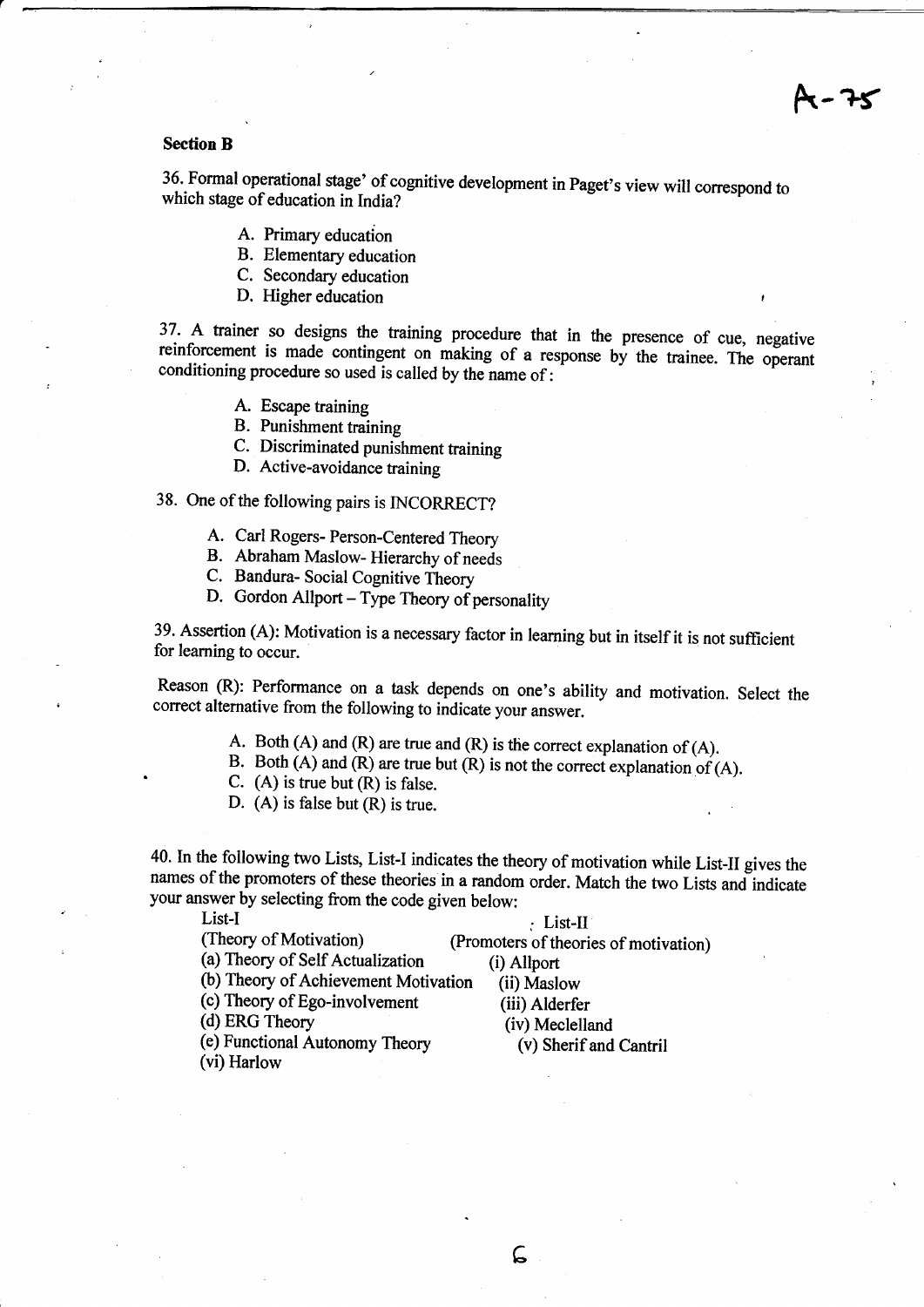Code:

(a) (b) (c) (d) (e) A. (1) (i) (ii) (iii) (iv) (v) B. (2) (ii) (iv) (v) (iii) (i) C. (3) (ii) (iii) (iv) (v) (vi) D. (4) (iii) (iv) (ii) (v) (vi)

41. One of the following statements of adjustment process is in favour of the psychoanalytic model of adjustment?

 $A - 75$ 

(a) Adjustment is objective and action-oriented process.

(b) Learning plays an important role in adjustment.

(c) Adjustment process can be explained in terms of schedules of reinforcement.

(d) Ego mechanisms play an important role in adjustment.

(e) Shaping forms part of the adjustment process.

(f) Adjustment of a person with his/her environment is based on his/her personal and racial unconscious.

Select the alternative given in the following codes:

Codes:

- A. (a) and  $(f)$
- B. (a) and (b)
- C. (c) and (d)
- D. (d) and  $(f)$

42. Assertion (A): In order to be able to present leaming materials in a systematic manner and to promote group learning a teachers IQ and EQ must be high.

Reason (R): IQ of an individual contributes to being systematic while EQ helps in understanding group needs.

Which of the following options is correct?

A. Both  $(A)$  and  $(R)$  are true but  $(R)$  is not the correct reason for of  $(A)$ .

:

7

- B. Both (A) and (R) are true, and (R) is the correct reason for of (A).
- C. Both (A) and (R) are false.
- D. (R) is true, but it cannot be the reason for (A).

43. If e-learning is combined with traditional classroom practices it is called

A. blended learning

- B. online learning
- C. conventional learning
- D. offline learning

44. In Systems Approach, a system is  $a$ /an

- A. organised procedure
- B. unorganised procedure
- C. partly organised procedure
- D. unclassified procedure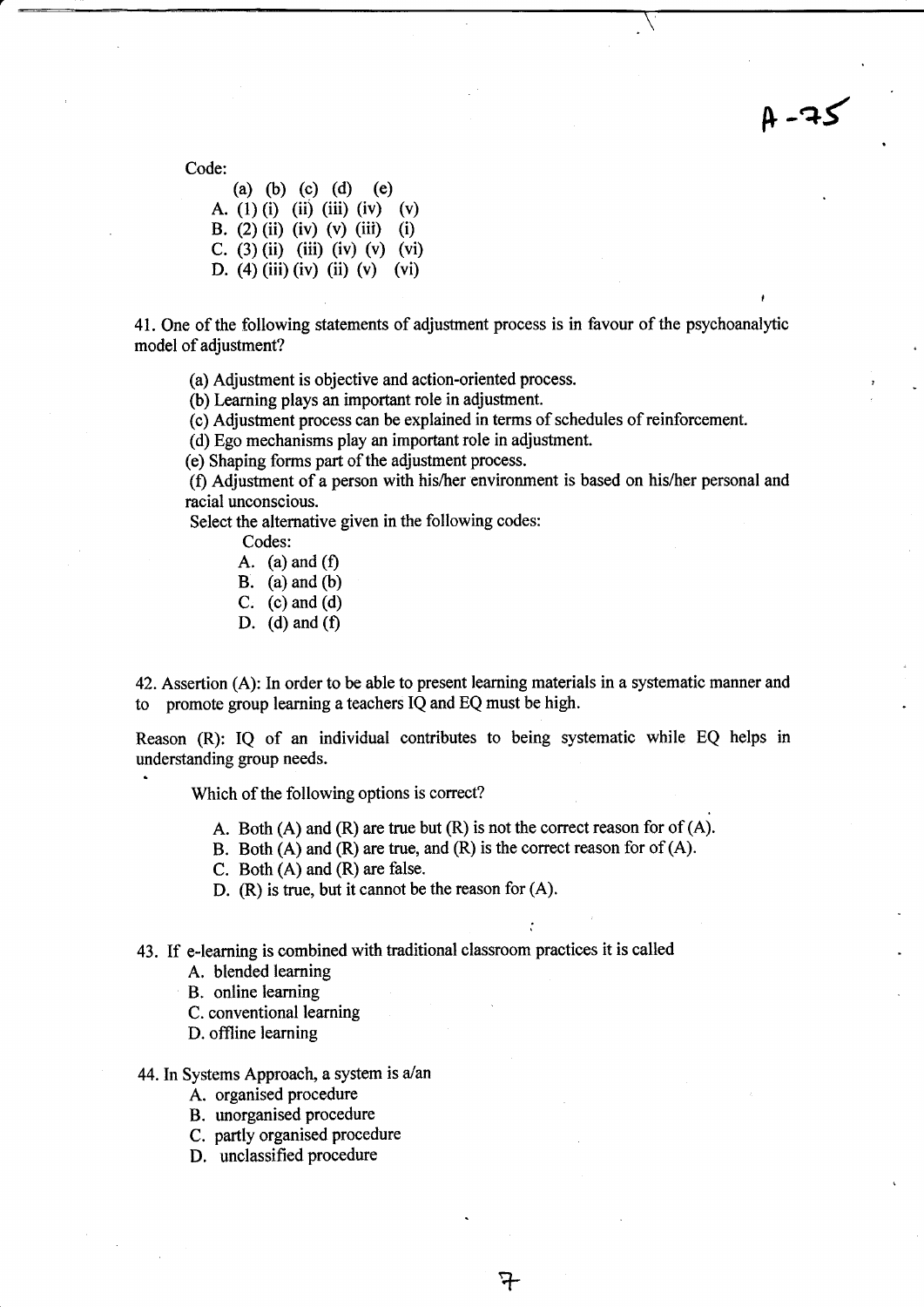45. 'Technology is the systematic application of scientific knowledge about teaching, learning and conditions of learning to improve the efficiency of teaching and training' is credited to

- A. Kenneth Richmond
- B. Derek Rowntree

C, D.Unwin

- D. G.O.M.Leith
- 46. Consider the following statements pertaining to limitations of Educational Televis/on.

(i) It is one-way communioation

(ii) It encourages the active type of leaming

(iii) Follow-up activity hardly takes place

(iv) It does not provide laboratory experience.

Choose the correct answer from the codes given below:

A. (i) and (ii)

B. (ii) and (iii)

C.  $(i)$ ,  $(iii)$  and  $(iv)$ 

- D. (ii) and (iii)
- 47. Consider the following statements related to assessment of teaching competencies.

(i) ability to decide why, when, where and how ICT tools will contribute to teaching objectives.

(ii) inability to select and use appropriate tools to communicate.

(iii) inability to assist students to find, oompare and analyse information from digital platforms.

(iv) ability to use ICT efficiently, choosing training sessions and participating in new developments in order to enhance professional development.

Choose the correct answer from the codes given below:

- A.  $(i)$  and  $(ii)$
- $B.$  (i) and (iii)
- C.  $(i)$  and  $(iv)$
- D. (i), (ii), (iii) and (iv)

48. Put the following first seven categories pertaining to Teacher talk in Flandors System of Interaction Analysis into correct order.

I. accept feelings

II. lecturing

III. praises or encourages

IV. giving directions

V. accepts or uses pupils ideas

VI. criticizing of justifying authority

VII. ask questions

Which order among the following is correct?

A. I, III, V, VII, II, IV, VI

B. I, VII, II, III, IV, V, VI

C. L III, II, V,IV, VI, VII

D. I, II, IV, III, VI, V, VII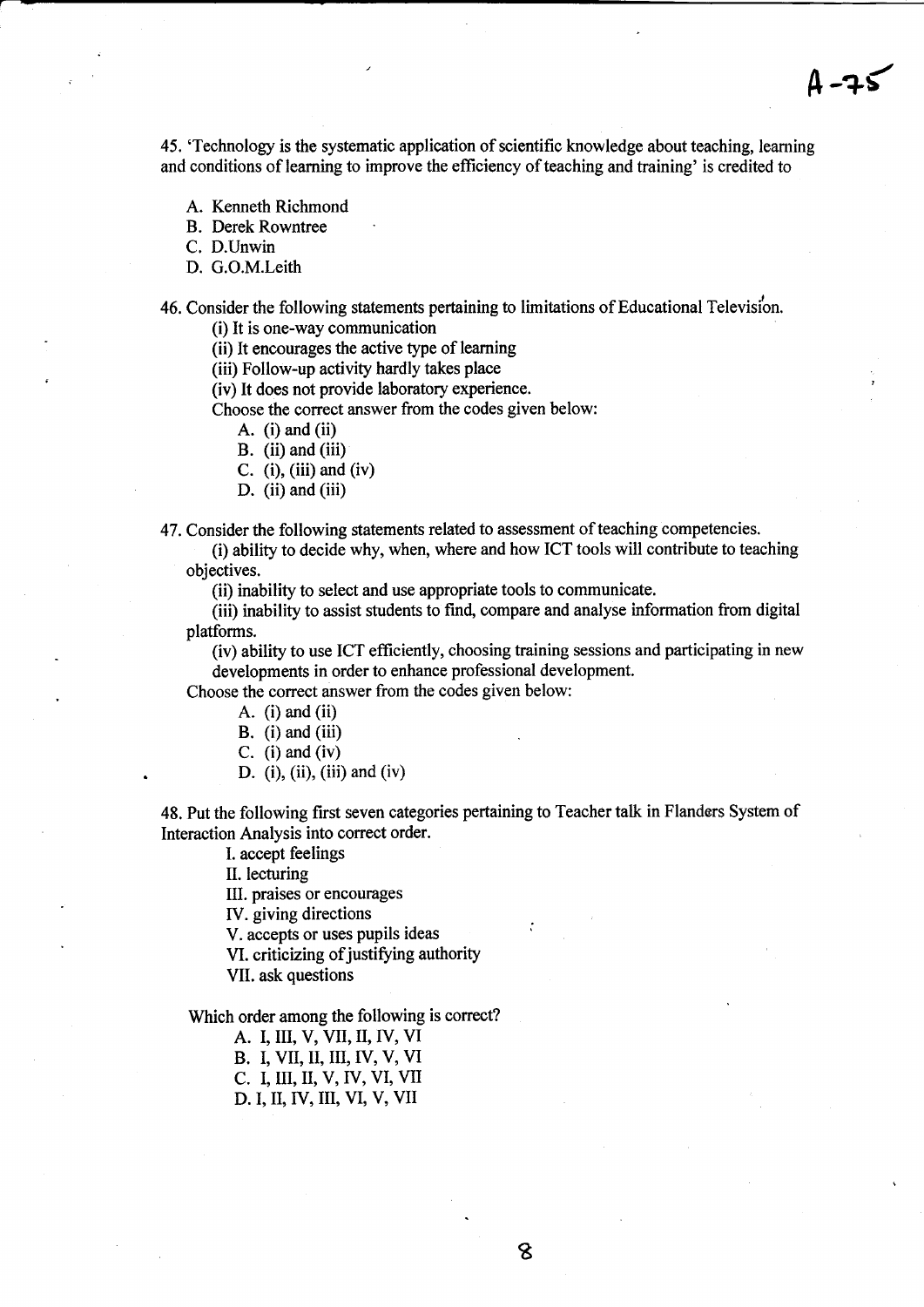# [ -?s

49. Which of the following are four steps of the John Keller's ARCS model of motivational design.

> (i) Attention (ii) Attributes<br>
> (iii) Relevance (iv) Relate (iii) Relevance<br>(v) Confidence (vi) Concentrate<br>(viii) Stimulation (vii) Satisfaction Identify the correct answer from the codes given below: A. (i), (iii), (v) and (vii) B. (ii), (iv), (vi) and (viii) C. (i), (iv), (v) and (viii)

- D. (ii), (iii), (vi) and (vii)
- 50. Which is the correct option with regard to the teaching of Budddha
	- A. Appetite, Dukha and yoga
	- B. Discipline, Philosophy and knowledge
	- C. Discipline , Meditation and wisdom
	- D. Wisdom, Equality and Belief

51. In visual arts learning, students required to use verbal / written language for art appreciation and criticism because

- A. Language facilitates
- B. for certificate purpose
- C. develops proficiency
- D. transforms feelings and thought

52. Folk painting Madhubani is famous in the state

- A. Madhy Pradesh
- ' B. Bihar
	- C. Rajasthan
	- D. Orissa

53. "The school does not consist of the building and furniture on which the scanty allotment for education was thoughtlessly squandered away in imitation of the west" expressed by:

- A. John Dewey
- B. Rabindranath Tagore
- C. Abdul Kalam Azad
- D. Mahatma Gandhi

54. In the modern system of Education, one of the following thinkers brought about a paradigm shift regarding the place of the child

- A. John Dewey
- B. Plato
- C. Mahatrna Gandhi
- D. J.J Rousseau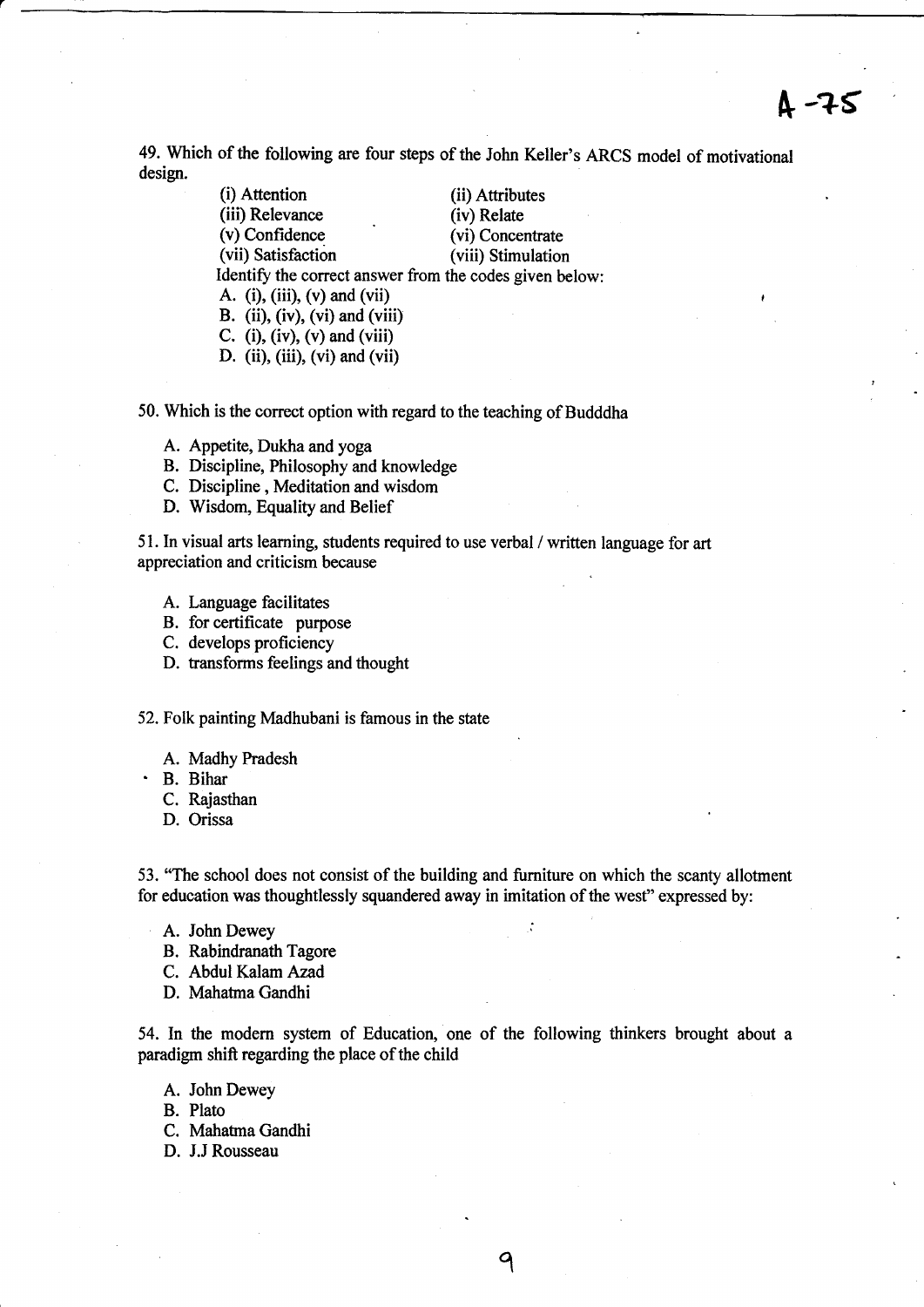4-75

55. The truthfulness of rational knowledge is proven by referring to the theory of A. Consequence

B. Utility

- C. Coherence
- D. Correspondence

56. Martin Buber's l-Thou relationship is marked by: <sup>r</sup>

- A. Mutuality, independence & humbleness and respect for power of others B. Mutuality, existence & direction and an acknowledgement of others
- 
- c. Presence, warmth & love and independent imaginaiion of others
- D. Agileness, abruptness  $\&$  love and independent imagination of others

57. \*If the mind, so heavily burdened, resolve completely, not only its conditioning, but also its fears'? said by

- A. Maria Montessori
- B. Friedrich Froebel
- C. Sri Aurobindo ghosh
- D. Jiddu Krishnamurti

58. The human activity, among the following, which causes maximum environmental pollution having regional and global impact, is

- A. Industialisation
- B. Urbanization
- C. transportation
- D. Mining

59. Arrange the following steps in order for curriculum development

- a) Developing a framework
- b) Producing pilot units
- c) Installing and disseminating new units
- d) Testing experimental units
- e) Revising and consolidating
- A. b,d,e,a,c
- $B. a.c.d.b.e$
- $C. b, c, e, a, d$
- D.  $d, a, b, c, e$

60. The ideal of sustainable development was defined for the first time by the world commission on environment and development in the year

A. <sup>1985</sup> B. <sup>1986</sup> c. <sup>1987</sup> D. <sup>1988</sup>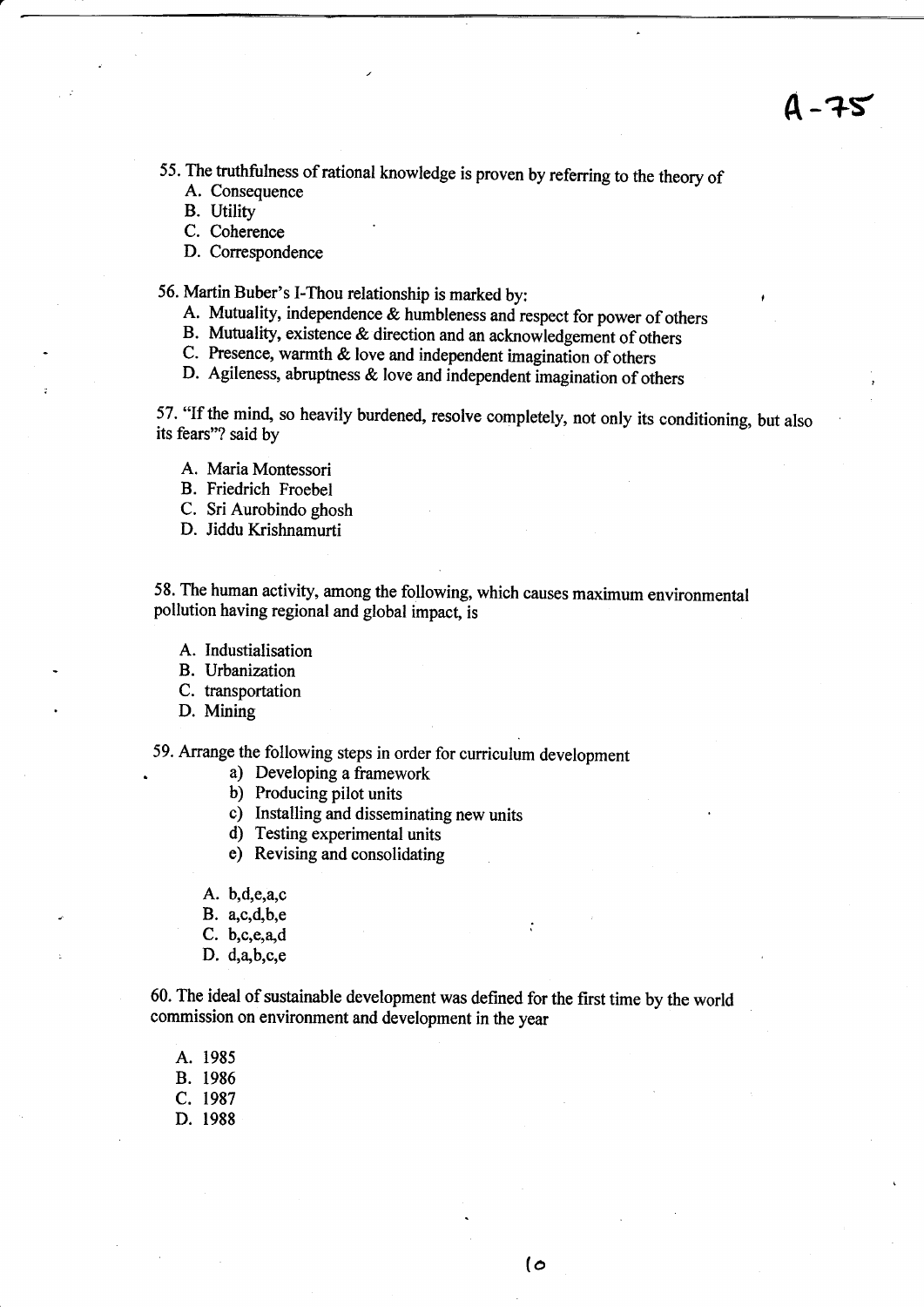61. The maximum average permissible noise levels during day time hours as per environment protection act in India is

- A. 30 DB
- B. 45 DB

C. 50 DB

D. 55DB

62. Which of the following is NOT a design dimension of curriculum?

- A. Sequence
- B. Continuity

C. Frame

D. Articulation

63. Minamata'disease is caused by

- A. Lead
- B. Arsinic
- C. Mercury
- D. Cadmium

64. It is an evaluative approach that blends the scientific, modernist and humanistic, and postmodemist.

A. Norm reference test

B. Action Research

- C. Criterian reference test
- D. Curriculum
- 65. Match the following

Column A Column B<br>a. Metfessel Micheal i. Congruence Metfessel Micheal i. Congruence Model<br>Stake ii. 8 Steps Model b. Stake ii. 8 Steps Model<br>c. Eisner iii. CIPP Model c. Eisner iii. CIPP Model<br>d. Stuffle beam iv. Connoisseurs d. Stuffle beam iv. Connoisseurship Model

ż

- A. a-i,b-ii,c-iii,d-iv
- B. a-ii,b-iii,c-i,d-ii
- C. a-ii,b-i, c-iv,d-iii
- D. a-iv,b-iii,c-ii,d-i

66. The criticism most frequently leveled at school administration is that:

- . A. They like praise
- B. They are too lazy
- C. They do not know teacher
- D. They fail to provide leadership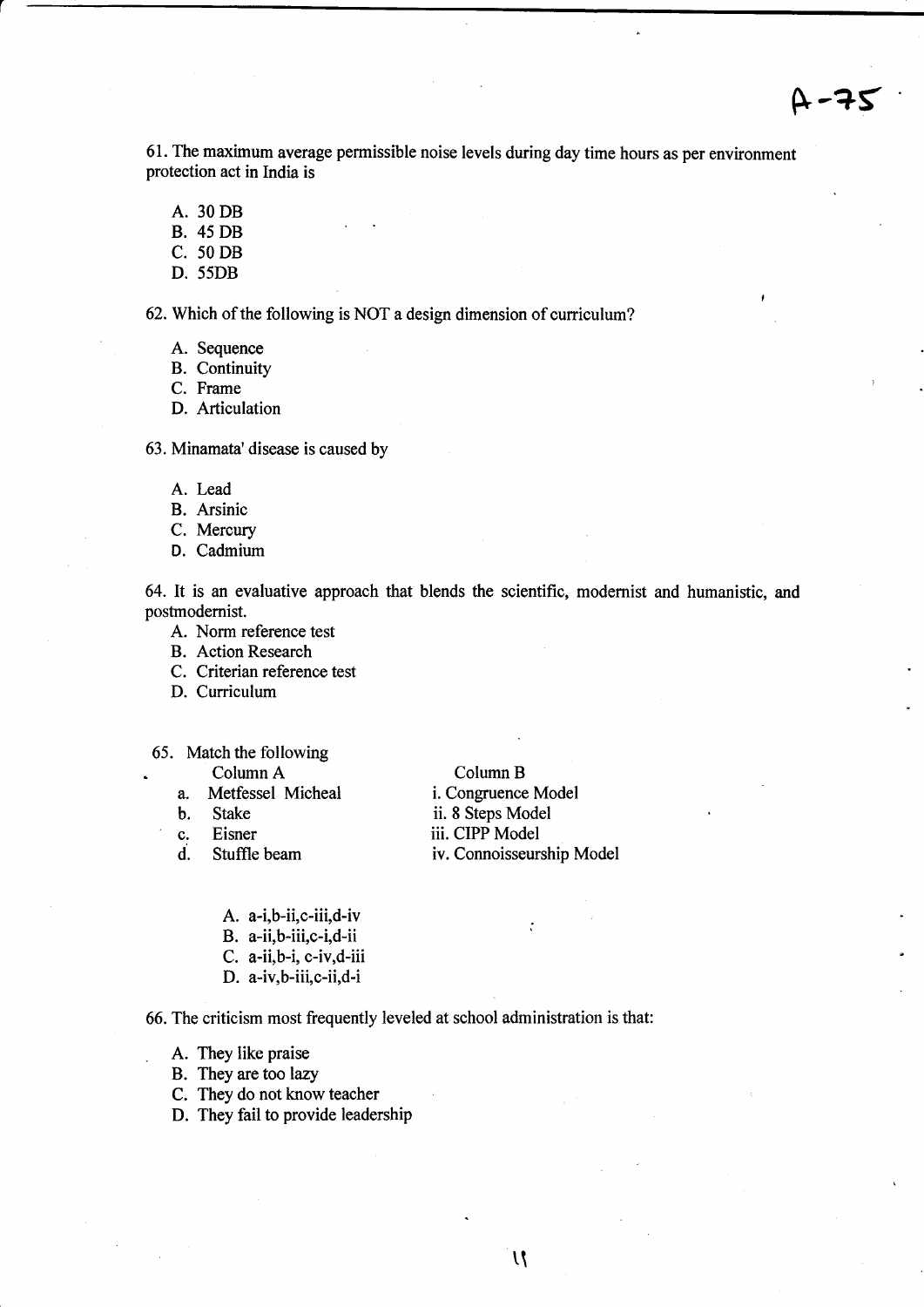$A - 75$ 

67. According to Fayol elements of administration are

- A. One
- B. Three
- C. Five
- D. Seven

68. Micro planning is done in:

- A. Top Management
- B. Middle Management
- C. Lower Management
- D. Middle and Lower Management

69. The goal of National Education policy-2020 is to achieve 100% Gross Enrolment Ratio in preschool to secondary level by the year:

A. 2025

- B. 2030
- c. <sup>2022</sup>
- D.2023

70. One of the following initiated the Bureaucratic approach in the field of administration

 $|2$ 

- A. F.W. Taylor
- B. M.Weber
- C. Mary Parker
- D. Elton Mayo